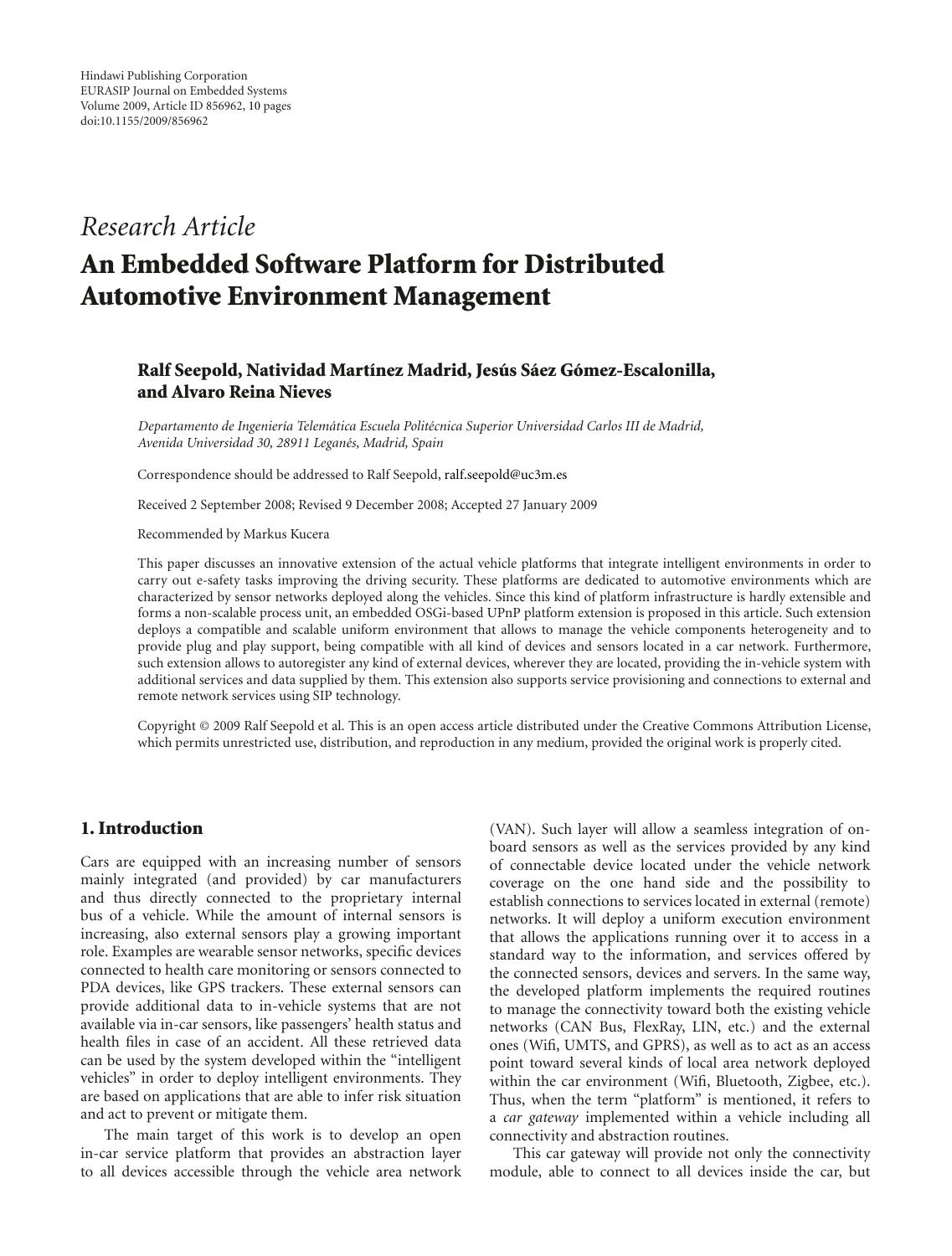it will establish also secure connections on demand to any external network. As a result, it will be possible to register services located within foreign destinations (remote devices). Additionally, the car gateway can work in a reverse mode registering any application that runs on the gateway to offer its services also to VANs as within an external network. In this way, it will act as a server so that any client (i.e., home gateway) can access to the functionality implemented and published over this platform.

As an important feature and requirement for the ease of use, sensors and devices need to be discovered and configured without user intervention. This allows adding and removing this kind of peripherics dynamically while it does not impose additional effort in setting up new devices or modifying the current platform configuration.

Besides providing raw data on demand, actuators can be connected to the car gateway, deriving further functionality after extracting information from the pool of data made available via the new platform. It is even possible that sensors located inside the car provide data storage via the integration platform for later analysis of vehicle status or passenger status.

Proprietary solutions are based on a set of sensors directly connected to a process unit that is responsible for the connected actuators supervision (cf. Figure 1). This architecture provides neither openness nor flexibility, because these connections are individually configured for each sensor type, and the process unit operation is considered to be customized. It is obvious that this model does not scale in a dynamic environment that has been mentioned before.

The solution proposed in this study is based on a fully distributed model in which each device is connected to the VAN, both wired and wireless. It also connects to devices attached to the CAN-Bus, and finally the car gateway (e.g., a dedicated light weighted embedded car PC) that can serve as the hardware platform (see Figure 2). This architecture supports a distributed and scalable model, which allows installing additional devices. That is, because the car PC provides all routines required to register and to interconnect most of the devices, it allows dynamic discovery of new devices and it installs the appropriate drivers.

Since additional sensors or actuators do not belong to the initial configuration of the static car infrastructure, it is assumed that they can join or leave the network in a dynamic way. Some device typology examples can be found in e-care environments which are tracking vital signals or other interesting parameters belonging to person monitoring capabilities integrated in wearable devices or as additional accessories [1]. All these target devices have one part in common: they will be incorporated into the car network, acting as servers for new features (services) registered in the car gateway (i.e., A/V cameras, A/V contents server, reproduction devices, smart infant seats, etc.). These will help to develop new added value e-safety applications like enriched emergency calls, driver and passengers wellness monitoring, and so forth.

In the following section, the new approach is compared to the state of the art and additional information about selected standards are also given. Section 3 explains the



Figure 1: Dedicated sensors.



Figure 2: Sensor network.

design of the car gateway architecture and the integration platform embedded into the gateway. Then, Section 4 will describe the prototype implementation of the developed system. Finally, Section 5 summarizes the results obtained and Section 6 gives a brief outlook on the future work.

#### **2. State of the Art**

*2.1. Current Initiatives.* Nowadays, there are several initiatives running that try to develop embedded platforms installed within a vehicle system. They allow integrating the communication with all the different devices located into the car, so that both the information and the control of these devices are available. Furthermore, some of these initiatives also pursue to provide the vehicle with connectivity toward the external world, so that it can connect with any external servers located in Internet.

One of these initiatives is the proposal announced by Visteon, TACNET [2]. This technology is based on a central processing unit in charge of monitoring devices installed into a concrete vehicle. Thus, this solution does not provide any kind of scalability, since it is only compatible with devices previously installed and configured in the system.

Another similar initiative is implemented in the EASIS (electronic architecture and system engineering for integrated safety systems) project [3]. This one tries to develop an integration platform that manages both the sensor and control systems located in the car; in addition, it provides a gateway to connect to external devices. This platform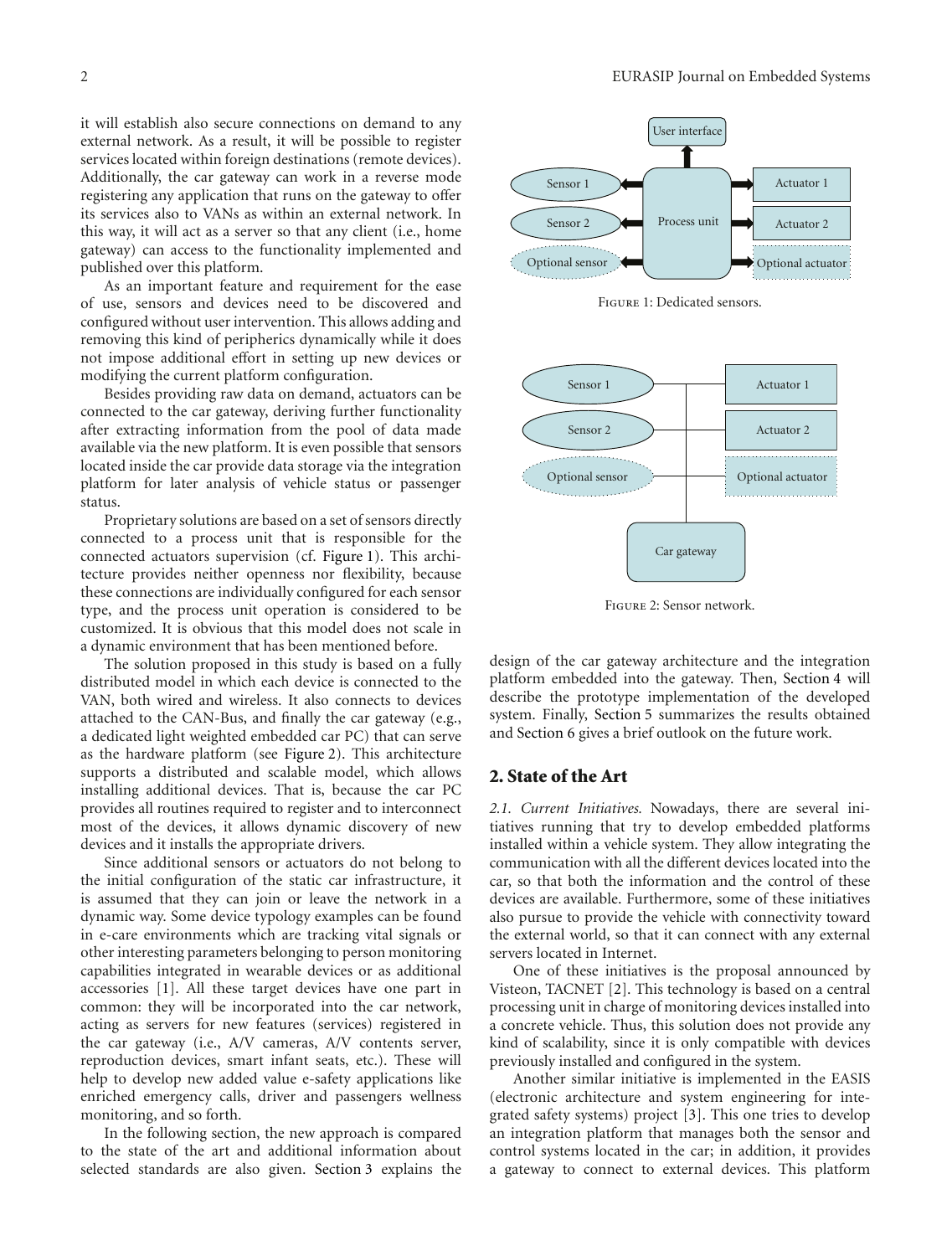purpose is to deploy the necessary infrastructure to support a future software environment that will use this platform features in order to implement its functionalities.

There are many other similar initiatives as the "webbased control system" [4] implemented by the department for Information and Communication Engineering of Daegu University, or "DRIVE" [5] implemented by Telefonica I+D that try to achieve the in-vehicle devices integration, in order to homogenize the access to them. As can be seen, all these initiatives are focused on their systems adaptation to the existing devices and protocols, or on the new network architectures development specifically developed for sensor and actuators networks, as the (LIN local interconnect network) project [6]. Therefore, all of these activities will have the same scalability and incompatibility problem because vehicle devices that implement noncompliant protocols will not be accessible via their platforms.

Finally, one of the most important initiatives regarding these issues is (AUTOSAR Automotive open software architecture) [7]. It defines a platform that deploys an open automotive software architecture, capable of managing the heterogeneity of the sensors and devices connected with the vehicle. Furthermore, it is characterized by a run time environment (RTE) where applications defined by the providers will be deployed so that they are abstracted from the complexity under them, being able to access to the device and sensor data in a standard way. Thus, this initiative is able to solve the scalability and compatibility problems, standardizing both the in-car devices access and the applications installed over the RTE. However, this platform is only focused on solving the connection with devices and sensors directly linked to the vehicle using the CAN, FlexRay, or LIN interface. It is not compatible with many other devices that are involved into the car environment, like PDAs, media players, and so forth. Due to this restriction, this initiative has several constrains related to the connectivity and infotainment issues, limiting its capabilities to standard vehicle functions and not being compatible with telematics applications. To solve these restrictions, this initiative proposes to use the OSGi technology in order to develop a parallel framework. Thus, all the connections and devices not compatible with the actual development would be managed by dedicated modules (bundles) installed over this secondary framework. This solution has several drawbacks, first of all is that nowadays there are not many advances in this area and the integration of AUTOSAR and OSGi still have not been defined. Furthermore, this solution does not rely on the compatibility features of the AUTOSAR architecture, being necessary to create specific modules to solve the interaction with any new device.

Due to this, the system developed in this paper search to develop a platform that solves the above mentioned lacks. It will create an abstraction layer that allows the applications installed over this one not only to auto-register and manage the services and data provided by any kind of sensor or device, but also to publish some of their functionalities, acting as a server towards the external word. These features will allow to deploy the infrastructure for the implementation of new added-value applications like enriched emergency calls, environment monitoring, driver status inference, data exchange between two vehicles, and so forth characterized by the cooperation between many different kind of devices and servers. Furthermore, its architecture will be completely compatible with the AUTOSAR initiative, so that both platforms can run in a complementary way.

*2.2. Technologies Overview.* The main technologies needed to develop the platform are as follows. Firstly, a universal plug and play protocol that provides automatic discovery and configuration of new devices brought into the car network. Due to several reasons, those will be exposed in the next subsections; UPnP [8] has been selected as the discovery and autoconfiguration protocol.

Additionally, the platform is going to have a framework that implements a dynamic component model, so the sensors and any other devices could be attached to the local network but without the necessity to touch the original car configuration. In this way, the components can be added or removed dynamically and will be recognized by the system transparently. The platform is going to be installed on an OSGi [9] framework, so that OSGi UPnP services can map vehicle devices. As a result, the platform can register and offer services as OSGi services.

Finally, the session initializing protocol SIP [10, 11] will be used to provide communication to external networks capability, and mobility features, so that it can be located and accessible at any moment.

More details about these technologies and why they have been selected will be discussed in the following subsections.

*2.2.1. UPnP.* UPnP is an open and distributed software architecture that defines common protocols and procedures sequences in order to install interoperability between devices connected to the same local network. These features are as follows:

- (i) easy management of heterogeneous devices,
- (ii) automatic and dynamic discovery of devices,
- (iii) management and support of services,
- (iv) standardized behavior by the UPnP forum,
- (v) small footprint,
- (vi) UPnP provides a particular architecture to AV,
- (vii) UPnP is compatible with QoS techniques,
- (viii) UPnP offers a client/server architecture.

As mentioned, UPnP is an expanding technology, since more and more commercial devices are compliant to this standard. Furthermore, this technology maintains a small footprint so that it is assumed that UPnP is suited well for a prototype implementation of new sensors.

UPnP specification implements architectures and procedures to offer value-added services. The relevant parts cover the QoS subsystem, security subsystem, and AV services. All of them are well defined and some are well implemented as the UPnP standard architecture and the AV subsystem [12, 13].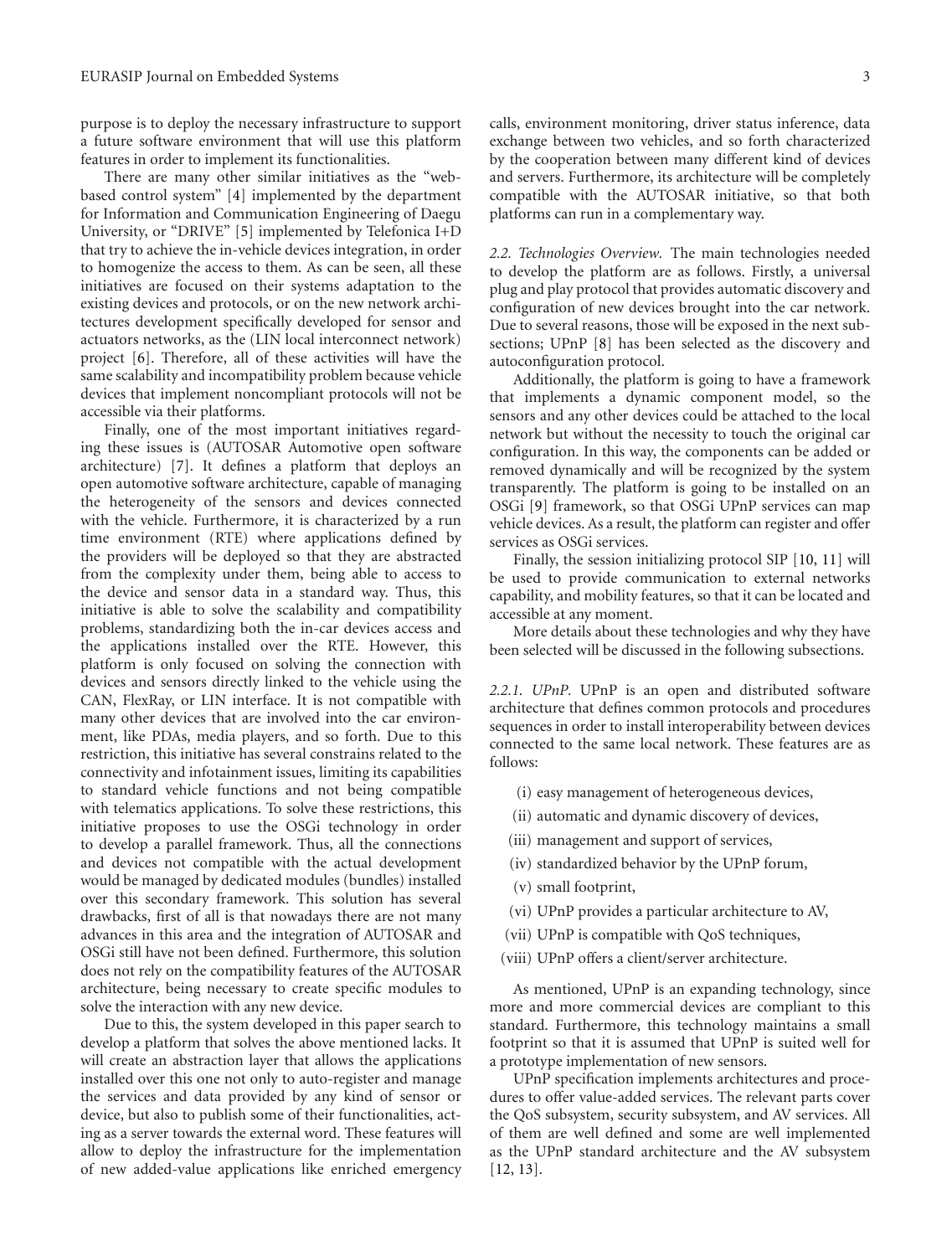Together with the OSGi framework, UPnP allows to publish registered services like framework services which can be made available by any application installed on top of it. In the same way, any internal service implemented by a developed application can be published as an UPnP service using this technology.

DPWS (devices profiles for web services) [14] also offers a dynamic component model like UPnP, and it also provides the necessary routines which implement a similar dynamic UPnP behavior. Furthermore, this technology is not limited to a local domain, and thus DPWS offers a possibility to publish devices-services registered by its infrastructure to the external world. But on the other hand, this technology is not sufficiently expanded yet in case it is compared with UPnP. Additionally, regarding the footprint of both technologies, UPnP is more suitable for constrained environment, because while the most lightweight implementations of DPWS are using around 100 KB of dynamic memory, UPnP can run correctly using less than 45 KB.

Given this, DPWS technology has been discarded in the first phase of the project, and UPnP technology will be integrated into the embedded platform.

*2.2.2. OSGi.* OSGi technology will be used in order to constitute the services platform infrastructure, since this technology allows developing a flexible and lightweight environment, which is aimed at developing dynamic service platforms.

This specification defines a framework that implements a dynamic component system. It possesses necessary primitives, and it allows to use modules already deployed in the same environment. In this way it offers new applications services which can be used by others. Based on Java, this framework makes it possible to deploy a multiplatform solution, which is independent of the underlying operating system as well as the kind of hardware where the platform is running.

All independent modules are called bundles, and they implement small, reusable, and collaborative components. These are managed by the OSGi platform that provides routines permitting to realize a dynamically discovery in order to establish a collaboration between them, as well as to start, stop, and remove these services via a specific bundle without the necessity of restart the platform.

The OSGi framework offers routines in charge of implementing the UPnP features, which are able to publish a specific service offered as a bundle of an UPnP service towards a local domain.

Another possible platform alternative would have been the .NET framework, but finally it was discarded due to the restrictions in the communication between applications, and in addition to the lack of a robust support mechanism to maintain extensible and dynamic systems as it has been analyzed by the article "Developing an OSGi-like Service Platform for .NET" [15]. Furthermore this decision allows this platform to be fully compatible with AUTOSAR initiative, so that both system can be running and cooperating in the same ECU or car-PC.

*2.2.3. Session Initiation Protocol (SIP).* SIP is a signaling protocol developed to initialize, modify, and terminate a user interactive sessions characterized by the intervention of multimedia elements like video, voice, instant messaging, online games and virtual reality.

This protocol offers personal and terminal mobility over WANs, so that any device that incorporates an SIP agent can be located and connected wherever it is. In addition, this protocol solves problems related to the device handover and multihoming.

Furthermore, the SIP protocol offers extended features related to authentication, encryption, and quality of service control that supplies capabilities to establish an external communication between two different sub domains.

Other technologies as alternatives to SIP are DDNS [16] and MOBIKE [17]. DDNS is based on the use of dynamic DNSs. In contrast, this technology does not support both handover and multihoming. On the other hand, (IKEv2 mobility and multihoming MOBIKE) is based on the use of the signaling protocol that integrates IPsec and IKEv2. This protocol is based on the security associations that are created by the device's IPs. This one provides handover and multihoming support, but the technology is not able to locate a specific device into different domains.

All the previous technologies are located at the application level of the OSI stack. Additionally, there exist some other solutions based on network and transport level protocols, like MIP (Mobile IP) [18] and mSCTP [19] respectively. Both ones are suitable solutions for our problem, but they are based on external infrastructures that support their functioning. At this point, and given that SIP has the best features and requires the least infrastructure, all these technologies were discarded, and SIP has been selected as the appropriate protocol.

#### **3. Platform Design**

The main objective of this project is based on developing a platform that deploys a homogeneous OSGi-UPnP environment. This platform will allow to implement applications in an OSGi environment and to hide the complexity related to the device control and information obtaining. In this way, the car gateway provides an open platform capable of autoregistering all devices located in the VAN, as well as their services and events, and it converts them into OSGi services accessible by any applications developed over this platform. In the same way, it allows to connect with any device or server located at the external network, so that it can register them as local services, like in the previous case.

Furthermore, this platform will implement the required routines, so that any application installed over the OSGi framework can publish its services as UPnP services towards the VAN and external network in order to make them accessible by any UPnP client.

The platform has been designed to be a fully modular system capable of deploying each of its functionality in blocks that are totally disjoint. In this way, the design option provides the ability to replace any block without any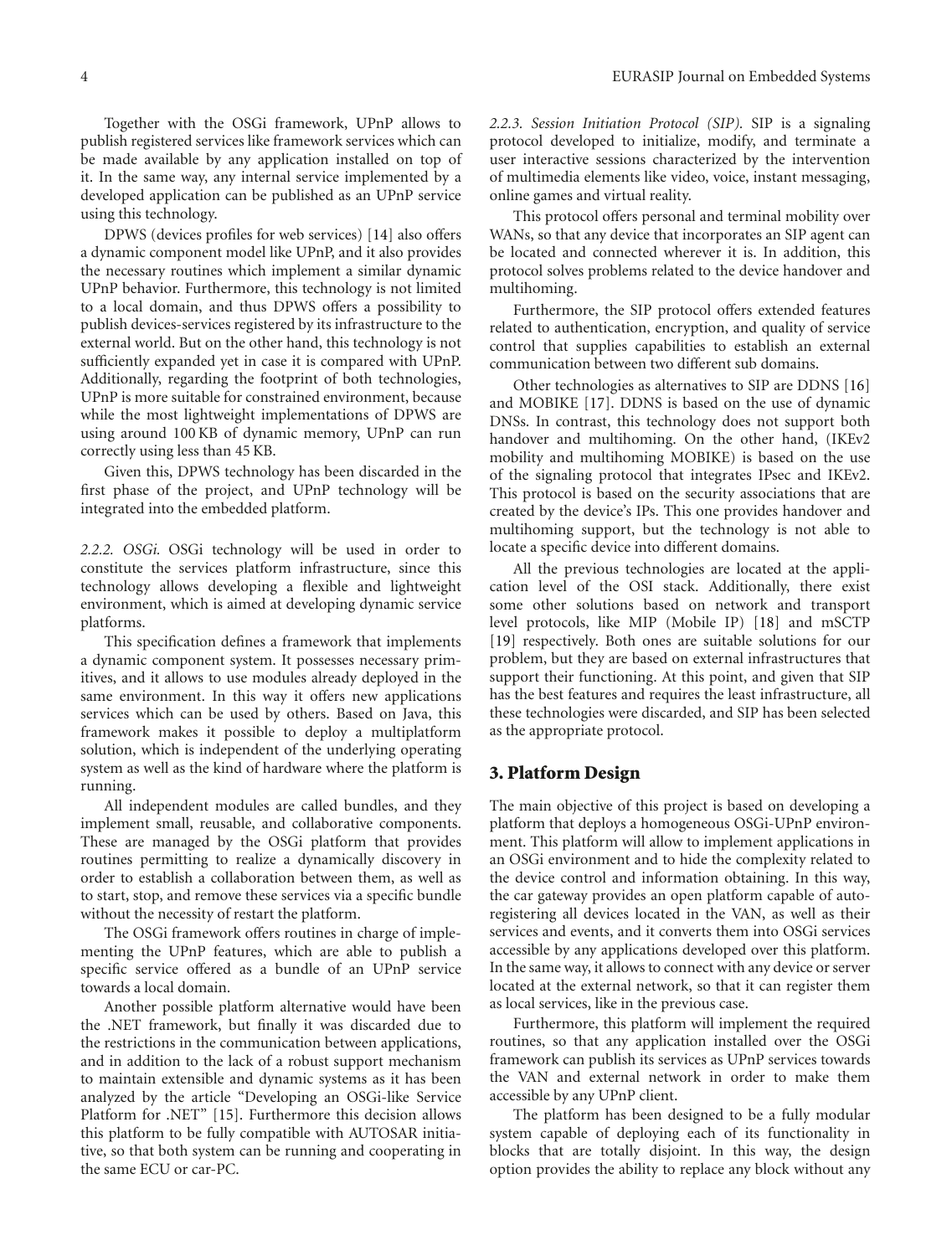

Figure 3: Platform architecture.

inconsistency in the system, so that the platform can be updated continuously.

The modular structure proposed can be seen in Figure 3. In the following subsections each layer of the system will be presented and exhaustively described.

*3.1. Transparent Connectivity.* Transparent connectivity is in charge of managing the communication between the vehicle and the external servers, as well as any device or sensor located within the vehicle environment. To this end, this module analyzes and selects the best communication technology possible or available (GPRS, UMTS, Wifi, Bluetooth. Zigbee, Ethernet, etc.) for the given service requirements and user preferences (*always best connected* (*ABC*)). This layer tries to adapt the networking process to the vehicular environment. To do this, its architecture is based on the CALM proposal (continuous air interface for long and medium range) [20].

Based on TCP/IP stack, this layer is formed by two submodules, as it can be seen in Figure 3. Firstly, the "CALM" module, which is formed by the next three coordinated entities: "*interface manager entity*" (IME), "*network manager entity*" (NME), and "*CALM manager entity*" (CME). IME entity is in charge of asking about the communication medium status, find the available resources at each moment considering the signal properties (signal strength, data rate, etc.) and maintain updated the stored information about the interface status. On the other hand, NME is responsible for considering the quality of service requirements for each application and compares them with each communication interface status. So, NME entity determines the optimum network selection, based on certain selection rules. Finally, CME entity acts as this module brain, supervising and managing the process execution and offering towards the upper layer the API to interact with this system.

Secondly, the "addressing" module is in charge of implementing the addressing of all the connected devices. This layer acts as an "access point" for any device located in the VAN, providing private IP addresses to all of them. Therefore, any connected device is going to be addressed in the same way.

All these modules have been developed as kernel modules, which act directly over the operative system routines in charge of carrying out the connectivity tasks.

*3.2. Data Exchange and Service Access: Functionality Description.* This subsystem defines the main part of the platform, which manages the heterogeneity of the connected car gateway devices and it provides a homogeneous environment to higher levels so that they can access in a transparent way to all the services offered. This is possible thanks to the routines implemented in order to publish and control all services provided by each device that is located both in the VAN and in any other external network.

Based on UPnP and OSGi, this allows incorporating, removing, and configuring new devices in a dynamic way without any human intervention.

Since not all connected devices will be compliant to the UPnP specification, this subsystem is responsible for implementing all required routines allowing the final platform to be abstracted from any proprietary protocols provided by these sensors and devices. In this way, this layer will emulate the UPnP behavior of each device that does not support this technology, and thus acting as a driver for non-UPnP compliant components. Additionally, an SIP agent has been developed in this layer, providing all required routines to interconnect the car gateway to external devices. This feature supports mobility of the platform in different networks.

Additionally, several modules are deployed to provide local and external car gateway communication. These management tasks include the following duties.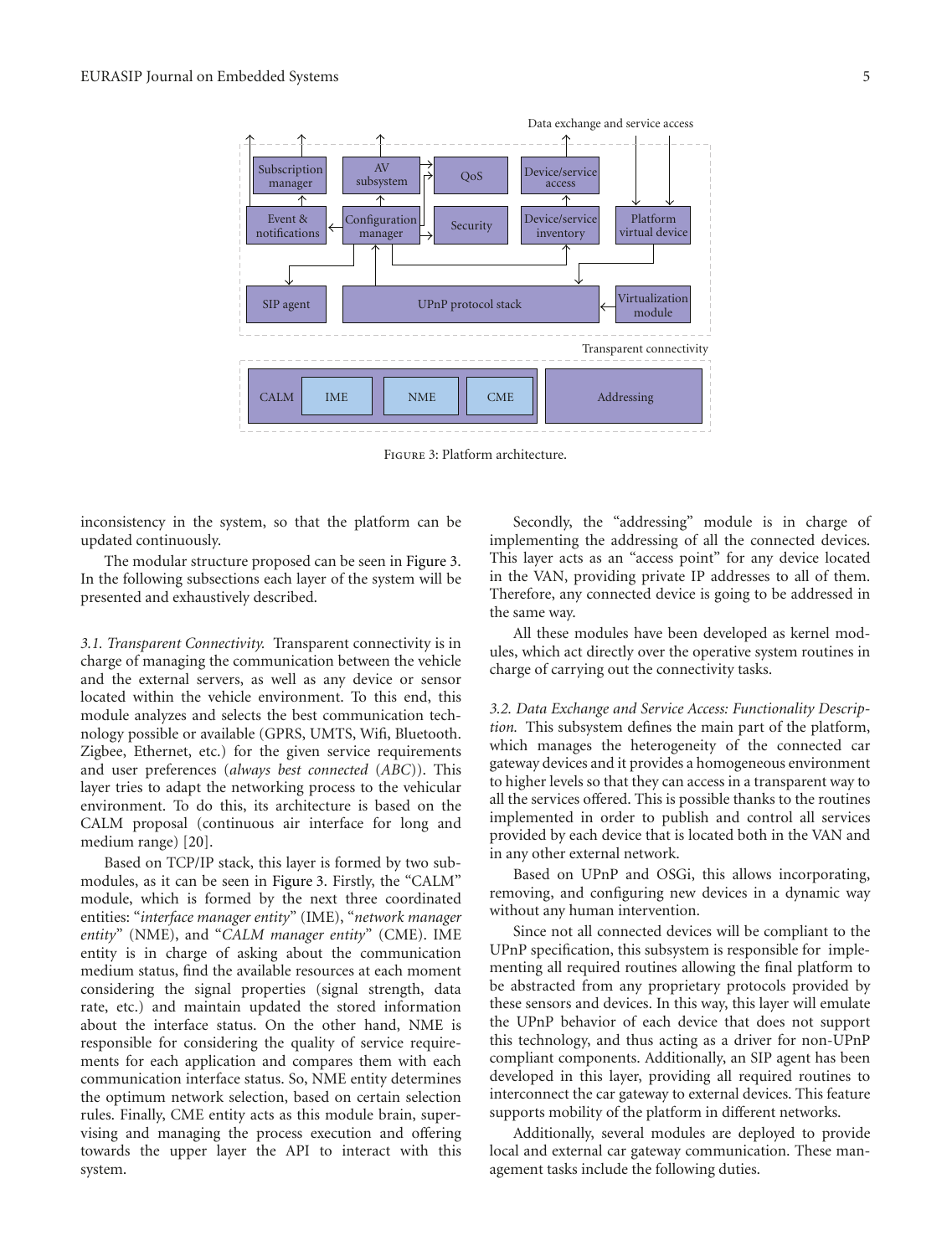- (i) Check for services offered by the connected devices and publish them as an OSGi services.
- (ii) Publish OSGi services implemented over the framework as UPnP services towards local or external networks.
- (iii) Manage events belonging to the connected devices.
- (iv) Manage quality of service in the connections between the car gateway and each device, located in both foreign or local networks.
- (v) Manage traffic security generated between components.
- (vi) Manage AV connections between all AV components.

Each module implements an interface so that any other entity can configure it or access to its functionality. All of them will be described in more detail in the next section.

*3.3. Data Exchange and Service Access: Layer Modules Description.* The "data exchange and access service" layer (see Figure 3) is described in this sub-section. It is important to note that since the platform is based on OSGi framework, each module is implemented as a bundle installed and initialized in the OSGi framework. The communication methods, employed to connect the different modules and the upper layers (applications installed over this platform), are based on the mechanisms the bundles have in order to publish their services. Concretely, while the interaction between modules is going to be based on the Java libraries published by them; the interfaces offered by each module towards the upper levels will be based on OSGi services they publish and install over the framework.

*UPnP Protocol Stack.* This module is an implementation of the UPnP protocol stack. Apart from the protocols within the UPnP specification, this module implementation provides with higher abstraction Java libraries for developing generic UPnP devices and control points.

UPnP technology has been developed to be suitable in local domains. This is due to the mechanisms used to carry out the devices auto-discovery stage, because it is based on broadcasting. The UPnP stack implemented within this module tries to solve this constraint, extending such discovery mechanism. This extension is based on an on demand registration, sending unicast discovery messages (SSDP) towards the devices located at external networks. Therefore, this allows our platform to register and use the services implemented by any device, anywhere it is located.

*Configuration Manager.* This module implements the UPnP client, the "control point." This one is in charge of registering automatically all devices and services located inside the VAN. It sends this information to the correspondent module in charge of storing and publishing it ("devices/services inventory"). This one is based on the services the "UPnP Protocol Stack" module publishes internally.

*Devices/Services Inventory.* This module consists of a repository where the descriptions of all the devices connected to the platform are stored, containing all the information about the services and data published by them. In order to reach this target, it publishes an interface that is used by the "configuration manager" in order to add and remove all detected services descriptions, once a determinate device has been registered. Specifically, the information is stored in this module is:

- (i) device/service identification
- (ii) device/service capabilities (video, audio, data, etc.)
- (iii) device/service services interfaces
- (iv) device/service configuration interfaces
- (v) data formats supported by the device (XML, codec, streaming, etc.).

The persistence mechanism that uses this module is based on a lightweight database where a simple relational model has been defined. Once all information has been stored, this module is in charge of publishing it towards the other modules, so that they can use it to carry out their objectives.

*Devices/Services Access.* This module is in charge of converting all the UPnP services, registered by the UPnP control point, into OSGi services. It defines the presentation layer of the services offered by the platform to the upper layer. Its functioning is based on the information retrieved from the previous module. Therefore, each OSGi service implemented is based on the UPnP description that each UPnP device has published.

Once the conversion has been done, this module registers the new services within the OSGi framework, where they will be able to be accessed by any application that runs over our platform.

*Subscription Manager.* This will publish services that allow upper layer applications to subscribe to asynchronous events coming from the device network. This module will offer the following services.

- (i) Subscribe and unsubscribe to certain notifications coming from the sensor and device network. This service will permit to realize a subscription according to several criteria such as device family, device type, specific capacity, and so forth.
- (ii) Subscribe and unsubscribe to events published when certain new devices are attached to the network (e.g., camera, specify sensor).
- (iii) Query the system about the ontology of devices (families, types), provides capacities the callback channel on which the application wants to be notified.

This module use the asynchronous communication mechanism implemented by UPnP protocol to define highlevel functionalities mentioned above. Furthermore, it is also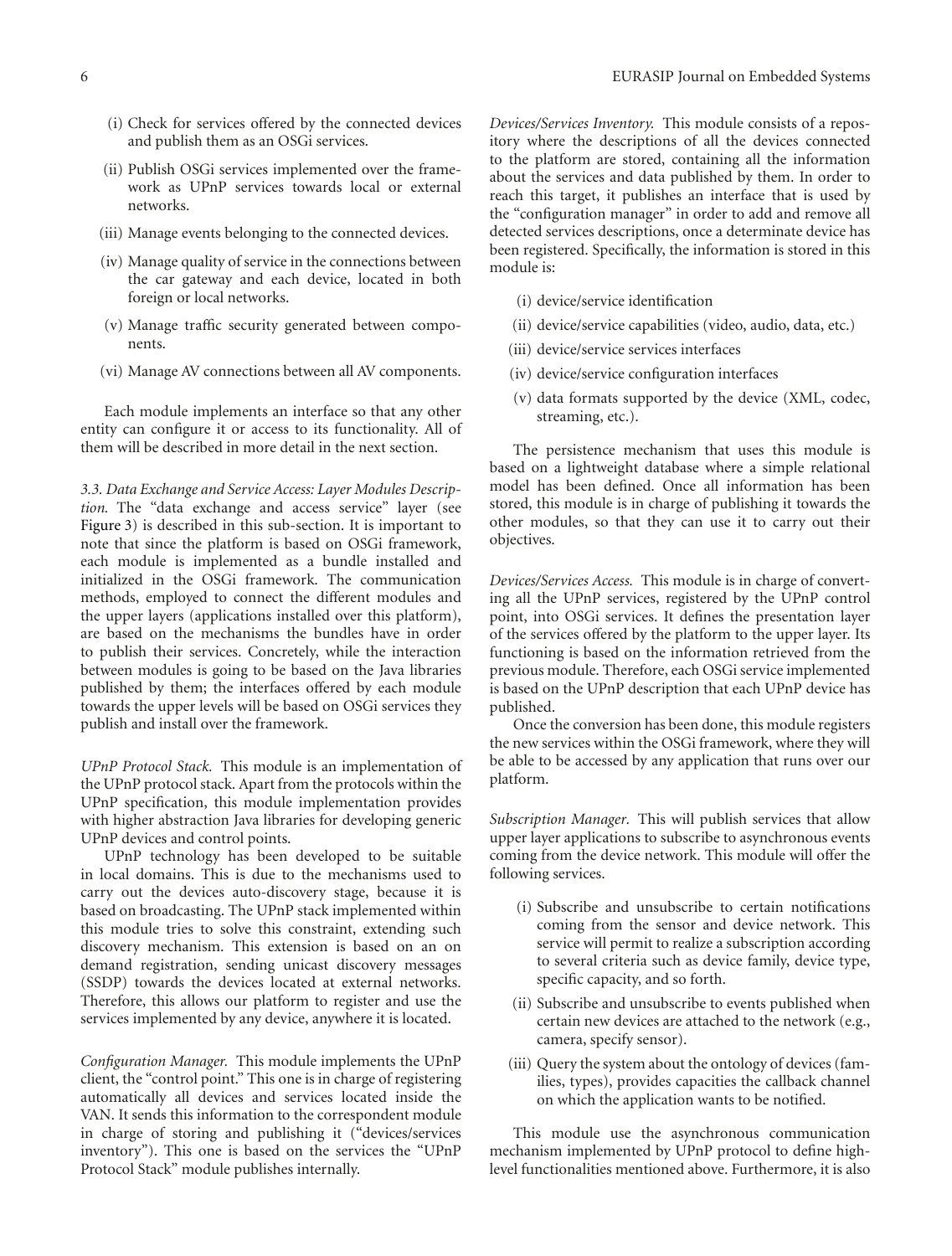in charge of managing the keep-alive messages sent by the devices. In case this module notices a possible drop of a node, it tries to contact the device, but in case it is not possible, it proceeds to notify this event to the "configuration manager" which will proceed to eliminate the stored references to this device.

*Events and Notifications.* Based on the services published by the previous module, it completes the asynchronous communication mechanism of the platform. This module defines a confluence point responsible for centralizing the management of all events produced within the devices and sensors network. It acts as events router, in charge of receiving the events published by any connected device and routing them to the correspondent interested parties (platform modules or upper applications).

Its functioning is based on the eventualization mechanism implemented by Java. Each interested party registers its listener in this module, so when an UPnP event is received it is converted into a Java event by this module and notified to the interested entities.

*QoS. Module in charge of managing the platform communications QoS*. It is based on the QoS specification done by UPnP forum [21] (see Figure 4). This module implements the quality of service manager (QoS manager) and the policy manager (QoS policy Holder), offering the interface that allows the upper applications and platform modules (i.e., AV Subsystem) to invoke the VAN QoS control routines. In this way, before realizing a data transfer, the quality of service requirements are tested on the transmission channel, so if the quality is not ensured the connection will not be established.

To carry out this operation, this module makes use of a service published by any UPnP device that supports quality of service control (QoS device service). Such service provides the "QoS manager" with the necessary information about the device status as well as its connected networks.

The functioning of this module is independent of the connection typology (local domain or external network). While in the local domain case this module ensure by itself the quality within the communication, this system makes use of the routines implemented by the "transparent connectivity" layer in the connection with external devices to carry out the quality ensuring between networks.

*Security.* This module is in charge of providing the necessary routines to ensure the confidentiality and integrity in the platform communications. It works over the UPnP protocol stack, encrypting the messages exchanged into the UPnP control phase. The discovery and the description phases are intended to be public phases so they will not be encrypted.

Its objective is filtering the communications between the UPnP client that resides into this platform ("configuration manager") and any connected device, using an encryption system based on public key cryptography algorithms. Thus, the information delivered trough the network cannot be unencrypted by any other UPnP peer but the invoking client and the receiver device.

This module introduces a little overhead in the communication process. This is due to the necessary key negotiation in order to prepare the system to do the encryption process. Once this negotiation is done, the module is ready to encrypt any message.

*Platform Virtual Device.* This module contains the required routines to publish on demand any functionality implemented into a certain application (implemented over the platform) as an UPnP service. According with the (model view controller MVC) paradigm, while the business logic is implemented by each application, this module will define the presentation logic of these published services.

This procedure allows any UPnP client located within the VAN coverage to register and make use of these services implemented by such applications in a transparent way.

*AV Subsystem.* This module, based on the UPnP AV specification mentioned above, is in charge of handling all A/V communication. It implements the AV control point functionalities, extending the capabilities of the UPnP client deployed in the "configuration manager." This module offers a range of services to the upper layer that allows controlling the AV flows between media servers and renders. Thus, applications installed in the framework only have to determine which devices want to communicate to, and what action they want to execute (run, stop, rewind). As a result, the control point will provide the functionality required.

Additionally, this makes use of the "QoS" module functionality in order to ensure the quality of service of all the flows it manages.

*SIP Agent.* This module justification is mainly due to the platform mobile nature, and the local character of the UPnP technology. UPnP is oriented towards local networks, so it does not implement any mechanism that allows a client to register services published in external networks. Besides that, the platform will be located in a mobile environment, so it is necessary to take this into account. The reason is that the connectivity to the platform needs to be maintained always.

To solve both two problems, the SIP module implements an agent in charge of maintaining the connectivity between devices residing in an external server and in the car gateway, using an external SIP server (SIP proxy). As long as a connection between the car gateway and a device located in an external network is active, an SIP session will be established between both, using the external SIP server to manage the platform mobility feature. Once the SIP session has been established, a dialogue between both devices is possible.

Finally, it is necessary to clarify that the SIP agent always maintains updated the information within the SIP server about the vehicle location, which allows any external client to retrieve the network level address of the vehicle, enabling to access to the platform.

*Virtualization Module.* This module is responsible for implementing a virtualization of each non-UPnP device located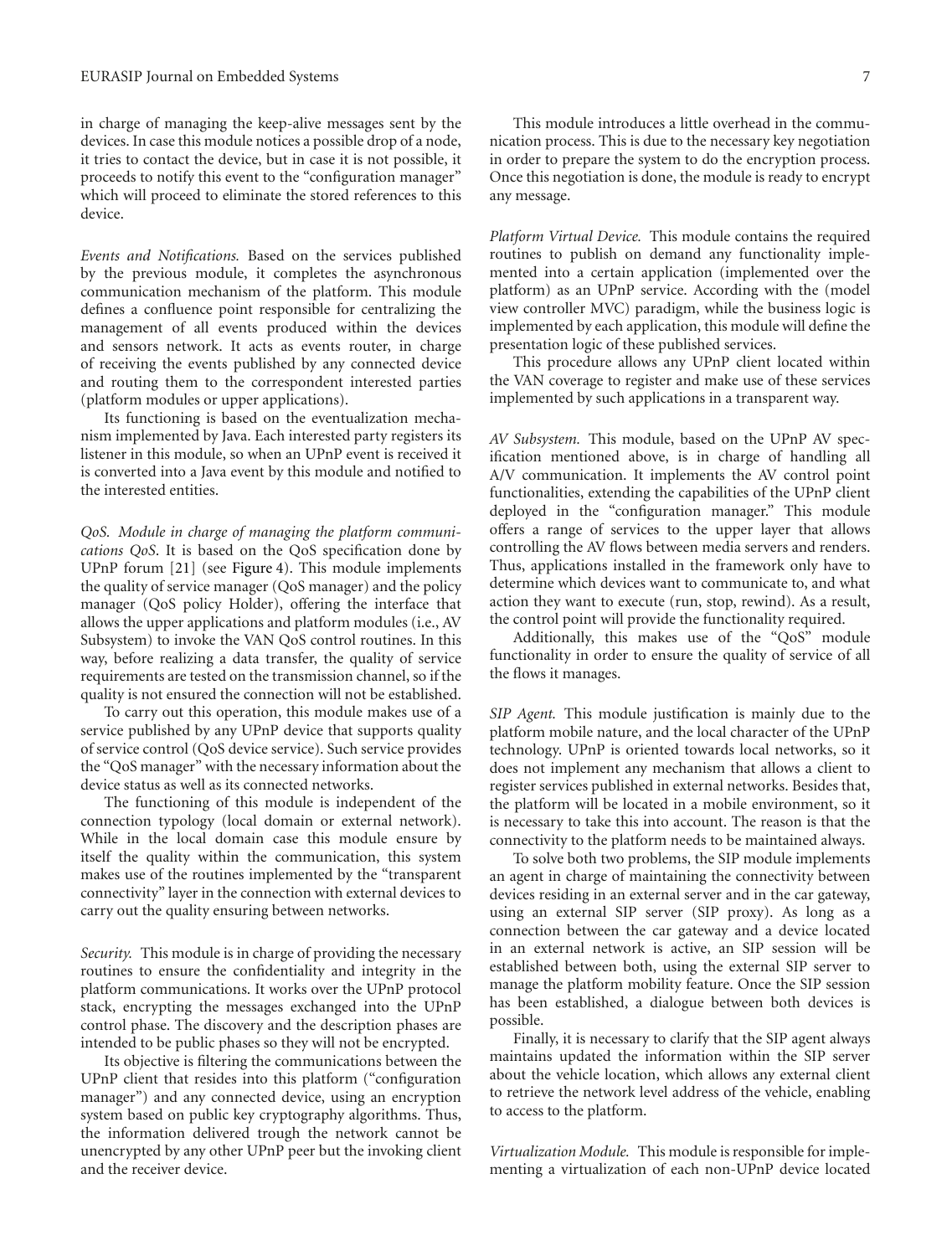

Figure 4: Local QoS subsystem.

in the platform's VAN. It acts as a concentrator for the information received from the different non-UPnP sensors and devices attached to the vehicle. It defines the interfaces towards them, using the IEEE 1451.X smart transducer standards [22]. Specifically, it makes use of IEEE 1451.5 protocol that covers the wireless communication protocol standards such as 802.15.1 (Bluetooth), 802.15.4 (Zigbee) and 802.11b/g (Wifi). On the other hand, it use the IEEE 1451.6 protocol to implement the interface towards the CAN Bus.

Over the previous interfaces, it implements the IEEE 1451.0 protocol to provide a uniform set of commands to access any sensors or device in the 1451-based networks. This protocol will act as a concentrator of all the other ones, redirecting the request done to a determinate device towards the correspondent IEEE 1451.X module.

Finally, this module makes use of the services published by "UPnP protocol stack" module to implement a generic UPnP server. This UPnP device publishes a set of generic services which maps all the commands offered by the IEEE 1451.0 protocol. Furthermore, this device is characterized by a set of state variables that store the value of each sensor at any time and publish UPnP events when this value changes. In this way, all the iteration with non-UPnP devices is done using this module, which virtualizes the UPnP behavior.

#### **4. Prototype Implementation**

The platform described in this paper has been deployed in a prototype. The main goal of this prototype is to check the suitability and adaptation of this system for the vehicular environment, as well as to test its correct functioning. The architecture of the implemented system, which can be seen in Figure 5, is characterized by the next layers.



Figure 5: Platform structure.

*Hardware.* Composed of a Via EPIA CN 1300 mother board with a C7 processor. This module has 1 GB of RAM. It will be connected to a Xenarc 700TXV-B screen.

These hardware specifications are proper to the constrained computers that are installed into the vehicles. This is going to allow to check if the developed software is suitable for these kinds of environments.

*Operating System.* Linux kernel version 2.6 has been selected to implement the platform operative system because it is free software and it is an open source initiative. It provides the robustness, potency, and reliability required by the system. Furthermore, it allows to execute several services and multiple applications like simultaneous processes running in parallel, essential requirement for the developed platform.

*JVM.* Java has been selected to separate the platform from the OS and to provide portability. For the development, the JVM 1.6 version implemented by SUN has been used. It has been necessary to use this version because it provides new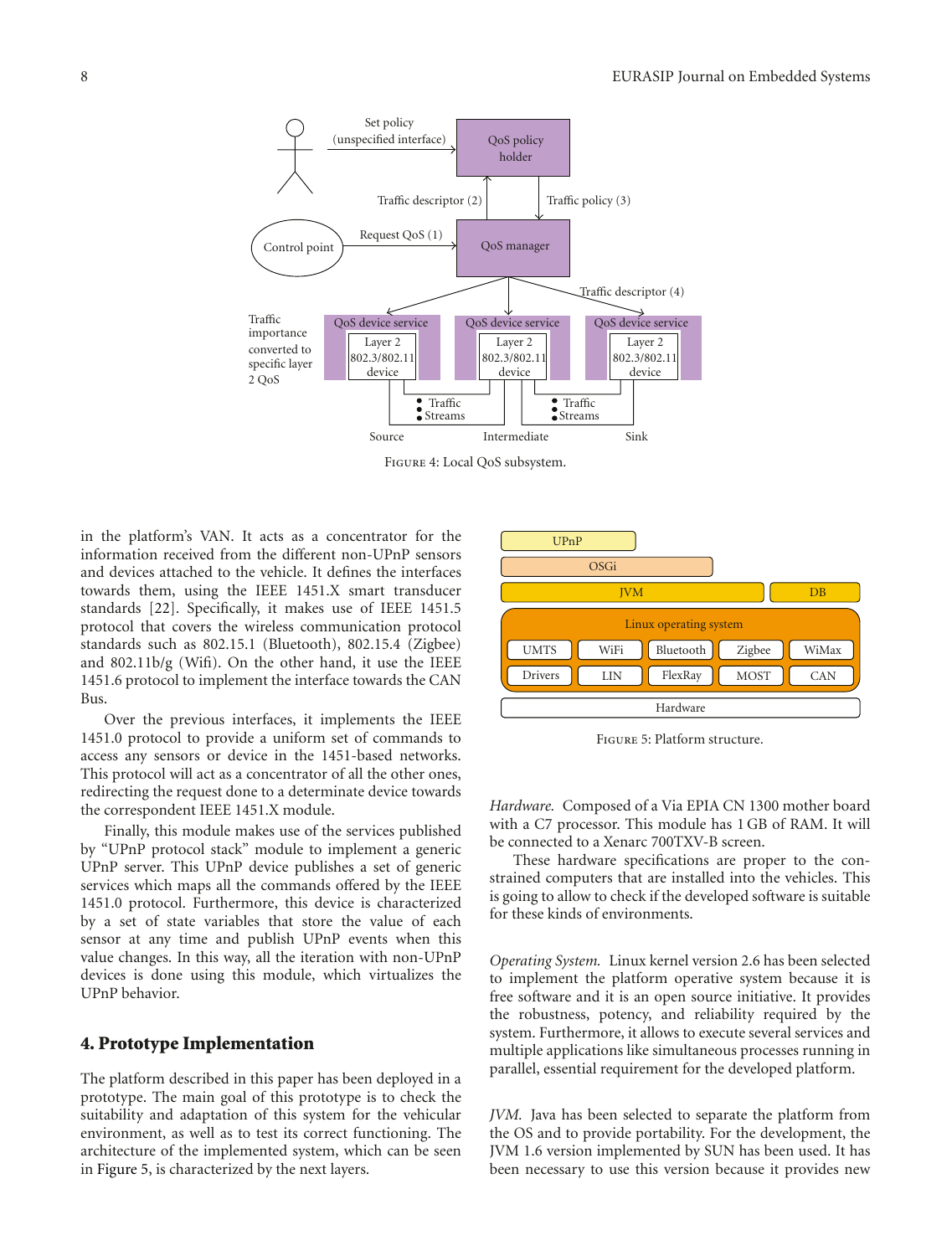routines that are required by some functions, like the QoS management.

*Framework.* OSGi has been selected to act as the development framework because it provides versatility and modularity needed by the platform. Specifically, the implementation selected for the prototype has been the Equinox framework version 3.2.2. This distribution is a free implementation of the OSGi specification release 4.

*Plug & Play Technology.* The UPnP protocol stack implementation developed by "Ciberlink" [23] has been taken as reference to create the extended UPnP protocol stack used in order to create the UPnP client (control point) as well as the servers (devices) which are implemented into the car gateway.

*Database.* The persistence mechanism has been implemented using SQLite version 3.5.6. This database manager has been selected in order to achieve the balance between a satisfactory throughput and a small footprint. This will facilitate the integration in small portable devices.

*Carriage Return Introduced.* Once the complete system has been implemented and run correctly, platform behaved as expected. The platform is completely suitable to the vehicle sensor and actuators network already deployed, being capable of retrieving all data and services offered by them and translating them into OSGi services and Java events. The same result has been obtained with several *new-age* UPnP devices (e.g., the pocket PC Nokia 880 or mobile phone Nokia N80) and with servers implemented in both and attached to the VAN and in an external network. Finally, regarding the platform services publication, it was possible to verify that the developed system is able to act as a server towards the VAN and the external world, so that any UPnP client can register such services and make use of them, independently of its location and the vehicle mobility.

This implementation helped us to detect some lacks. The main issue is the integration of vehicle sensors and actuators with respect to their compatibility. Even though, the platform offers standard access to the vehicle network, each vehicle company uses proprietary standards to access to its devices. Due to that, it was necessary to tune the platform towards sensors of a limited number of companies. Furthermore, due to security reasons the platform will not actively interact with the car network, but being able to access to the sensor status in a read-only way. The current prototype does not support real-time features, which might be an upcoming issue when further proceeding with the integrations tasks with AUTOSAR and OSGi. For the current application area real-time features are beyond the scope of the implementation.

#### **5. Conclusion**

It is more and more common that intelligent environments are present in daily lives. This project tries to establish

the fundaments to integrate different isolated intelligent environments that are located in a vehicle network as well as to deploy a system capable of recognizing and registering all kind of devices and sensors not belonging to the vehicle in order to provide the in-car system with the value-added services and data captured by them. The main objective is to offer a platform that allows connecting all kinds of devices, independent from their technology, localization, and communications interface they use, while maintaining the ease of plug and play. Furthermore, the platform developed allows the vehicle to play a server role, being able to publish a set of services towards the external world, so that any client can make use of them.

The system deployed in this approach combines the use of technologies such as UPnP, OSGi, and SIP to reach this target. This integration provides a common protocol to interact with registered devices in a dynamic environment in which it is possible to install, remove, or control any sensor or device without prior configuration, in case the device is accessible. The developed platform implements the necessary functionality able to resolve disadvantages arising from the mentioned heterogeneity, as far as communication protocols are concerned. The platform mobility support is maintained with the help of routines that manage changes of vehicle addressing when it is moving, and furthermore, provide access to external networks.

Additionally to all these functionality, the described abstraction layer also hides problems that may occur in proprietary solutions, maintaining the flexibility on a device's compatibility as well as on the platform's scalability.

#### **6. Future Work**

One of the main future works planted after this project is regarding the real-time capabilities. Nowadays, the developed platform does not support real-time requirements, not being suitable for certain applications that require this kind of features. In these cases, these applications have to be developed over another system like AUTOSAR, so that both platforms can run in a complementary way. Therefore, the principal research line is based on the adaptation to a middleware that supports hard and soft real-time requirements as well the provision of the necessary routines to manage them.

Related to the plug and play requirements, the platform must be able to register all devices and publish them in the vehicle's PAN network. Currently, the platform is based on UPnP as plug and play technology, and this implies that all devices need to be compliant to UPnP. In other cases, it is necessary to make use of the "device virtualization" module that acts as a driver and is in charge of translating the proprietary communication protocol. A future work line is to develop a module parallel to UPnP in the "data exchange and service access", that allows to register and interconnect these devices automatically, as well as to improve the "device virtualization" module so that it can be compatible with any vehicle kind of devices making use of the standards developed by AUTOSAR.